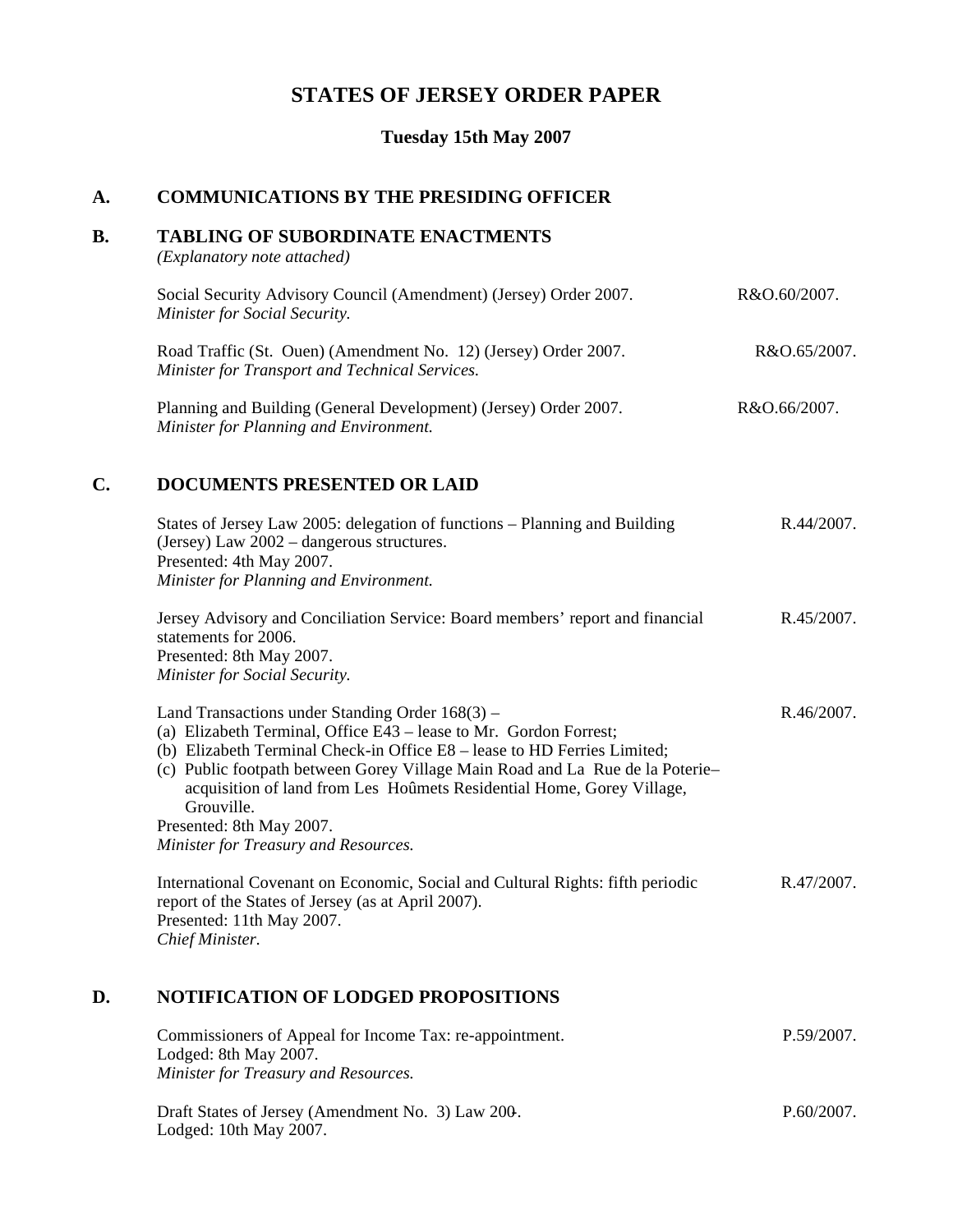*Privileges and Procedures Committee.*

# **E. WITHDRAWAL OF LODGED PROPOSITIONS**

# **F. APPOINTMENT OF MINISTERS, COMMITTEES AND PANELS**

# **G. MATTERS OF PRIVILEGE**

## **H. PETITIONS**

## **I. QUESTIONS**

## (a) – **Written Questions**

*(attached)*

- 1. The Chairman of the Privileges and Procedures Committee will table an answer to a question asked by Deputy P.V.F. Le Claire of St. Helier regarding the inclusion of unelected members of the States in reform proposals.
- 2. The Chief Minister will table an answer to a question asked by Deputy J.B. Fox of St. Helier concerning succession planning for senior posts within the public sector.
- 3. The Minister for Health and Social Services will table an answer to a question asked by Deputy R.G. Le Hérissier of St. Saviour regarding a response to the Scrutiny Report SR1/2007 relating to the closure of wards at Overdale.
- 4. The Chairman of the Comité des Connétables will table an answer to a question asked by Deputy R.G. Le Hérissier of St. Saviour concerning the electoral register.
- 5. The Chief Minister will table an answer to a question asked by Deputy R.G. Le Hérissier of St. Saviour regarding the appointment of candidates to senior public sector posts.
- 6. The Minister for Housing will table an answer to a question asked by Deputy G.P. Southern of St. Helier concerning efficiency savings and his department's maintenance budget.
- 7. The Minister for Education, Sport and Culture will table an answer to a question asked by Deputy G.P. Southern of St. Helier regarding efficiency savings.
- (b) **Oral Questions** (90 minutes) *(attached)*
- 1. Deputy P.V.F. Le Claire of St. Helier will ask the following question of the Minister for Social Security -

 "Would the Minister inform members what the criteria for receiving payments to replace rent subsidy and rent rebate will be under the new low income support system, and, at what stage will existing claimants who might no longer be eligible be informed before the current system ends?"

2. Deputy G.P. Southern of St. Helier will ask the following question of the Minister for Housing -

 "Would the Minister advise members whether he has been made aware of proposals by representatives of the finance sector regarding the introduction of intermediate or so-called 'baby' 'j' category licences and, if so, what is his understanding of such proposals?"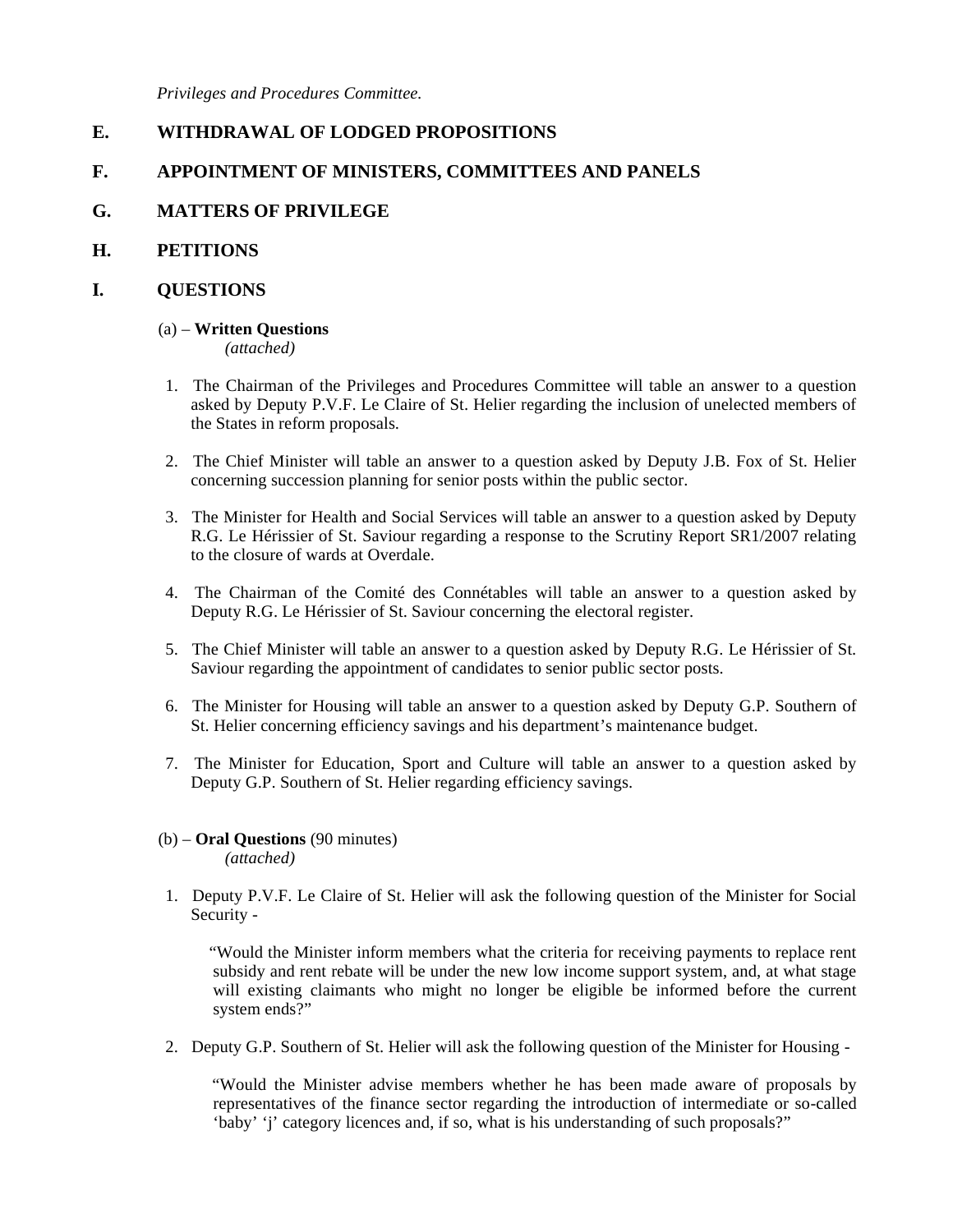3. Deputy G.P. Southern of St. Helier will ask the following question of the Minister for Economic Development -

 "Will the Minister inform members what progress has been made at Jersey Airport to convert States' funding into a loan scheme to resolve cash flow issues and to achieve the £1.65 million staff savings?"

 4. Deputy R.G. Le Hérissier of St. Saviour will ask the following question of the Chairman of the Privileges and Procedures Committee -

 "What measures, if any, does the Committee intend to promote to achieve greater voter turnout?"

5. Deputy S. Pitman of St. Helier will ask the following question of the Minister for Housing -

 "Would the Minister inform members of the total amount of subsidies paid to Housing Trusts for each year from 1998 to 2006?"

 6. Deputy R.G. Le Hérissier of St. Saviour will ask the following question of the Minister for Home Affairs -

 "Would the Minister outline the policies that are in place within Home Affairs for developing staff to assume senior positions?"

 7. The Connétable of St. Brelade will ask the following question of the Minister for Economic Development -

 "Would the Minister explain the reasons for putting the Port of St. Helier stevedoring contract out to tender and outline the ramifications to the infrastructure of the Port should the contract be awarded to a different operator?

8. Deputy P.V.F Le Claire of St. Helier will ask the following question of the Minister for Housing

 "Would the Minister inform members whether he is considering introducing a system of rent control following the introduction of income support, and if so, would he support a system similar to that adopted by Guernsey and other jurisdictions?"

#### (c) – **Questions to Ministers without notice** (30 minutes) -

1st question period – Minister for Treasury and Resources.

2nd question period – Chief Minister.

# **J. PERSONAL STATEMENTS**

## **K. STATEMENTS ON A MATTER OF OFFICIAL RESPONSIBILITY**

#### **L. PUBLIC BUSINESS**

-

Draft Employment (Minimum Wage) (Amendment No. 3) (Jersey) Regulations P.46/2007.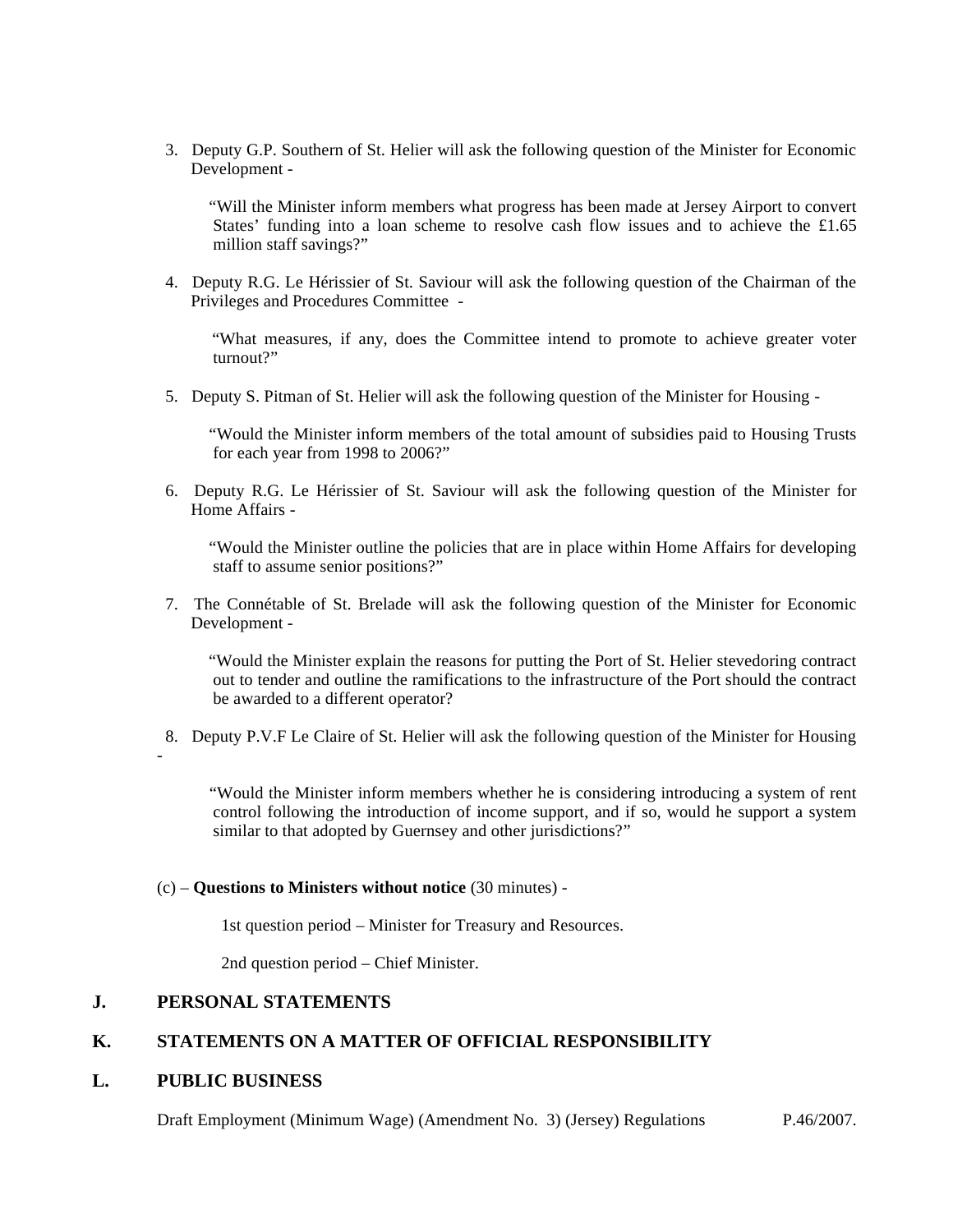200-. Lodged: 29th March 2007. *Minister for Social Security.*

|    | Draft Loi (200-) (Amendement No. 4) sur les teneures en fidéicommis et<br>l'incorporation d'associations.<br>Lodged: 3rd April 2007.<br>Chief Minister.                            | P.50/2007. |
|----|------------------------------------------------------------------------------------------------------------------------------------------------------------------------------------|------------|
|    | La Pouquelaye Old School Site: purchase.<br>Lodged: 23rd April 2007.<br>Connétable of St. Helier.                                                                                  | P.55/2007. |
|    | Jersey Financial Services Commission: re-appointment of Commissioners and<br>Chairman.<br>Lodged: 1st May 2007.<br>Minister for Economic Development.<br>(consideration in camera) | P.58/2007. |
| М. | <b>ARRANGEMENT OF PUBLIC BUSINESS FOR FUTURE</b><br><b>MEETINGS</b>                                                                                                                |            |
|    | <b>5th June 2007</b>                                                                                                                                                               |            |
|    | Draft Water Resources (Jersey) Law 200-.<br>Lodged: 19th February 2007.<br>Minister for Planning and Environment.                                                                  | P.26/2007. |
|    | Student loans for higher education: introduction.<br>Lodged: 17th April 2007.<br>Minister for Education, Sport and Culture.                                                        | P.52/2007. |
|    | Student Loans for higher education: guarantees.<br>Lodged: 18th April 2007.<br>Minister for Treasury and Resources.                                                                | P.53/2007. |
|    | Composition and Election of the States Assembly: election dates for Connétables.<br>Lodged: 19th April 2007.<br>Comité des Connétables.                                            | P.54/2007. |
|    | Draft Criminal Justice (Miscellaneous Provisions) (No. 2) (Jersey) Law 200.<br>Lodged: 24th April 2007.<br>Minister for Home Affairs.                                              | P.56/2007. |
|    | Commissioners of Appeal for Income Tax: re-appointment.<br>Lodged: 8th May 2007.<br>Minister for Treasury and Resources.                                                           | P.59/2007. |
|    | 19th June 2007                                                                                                                                                                     |            |
|    | Social Housing Property Plan 2007-2016.<br>Lodged: 16th January 2007.<br>Minister for Housing.                                                                                     | P.6/2007.  |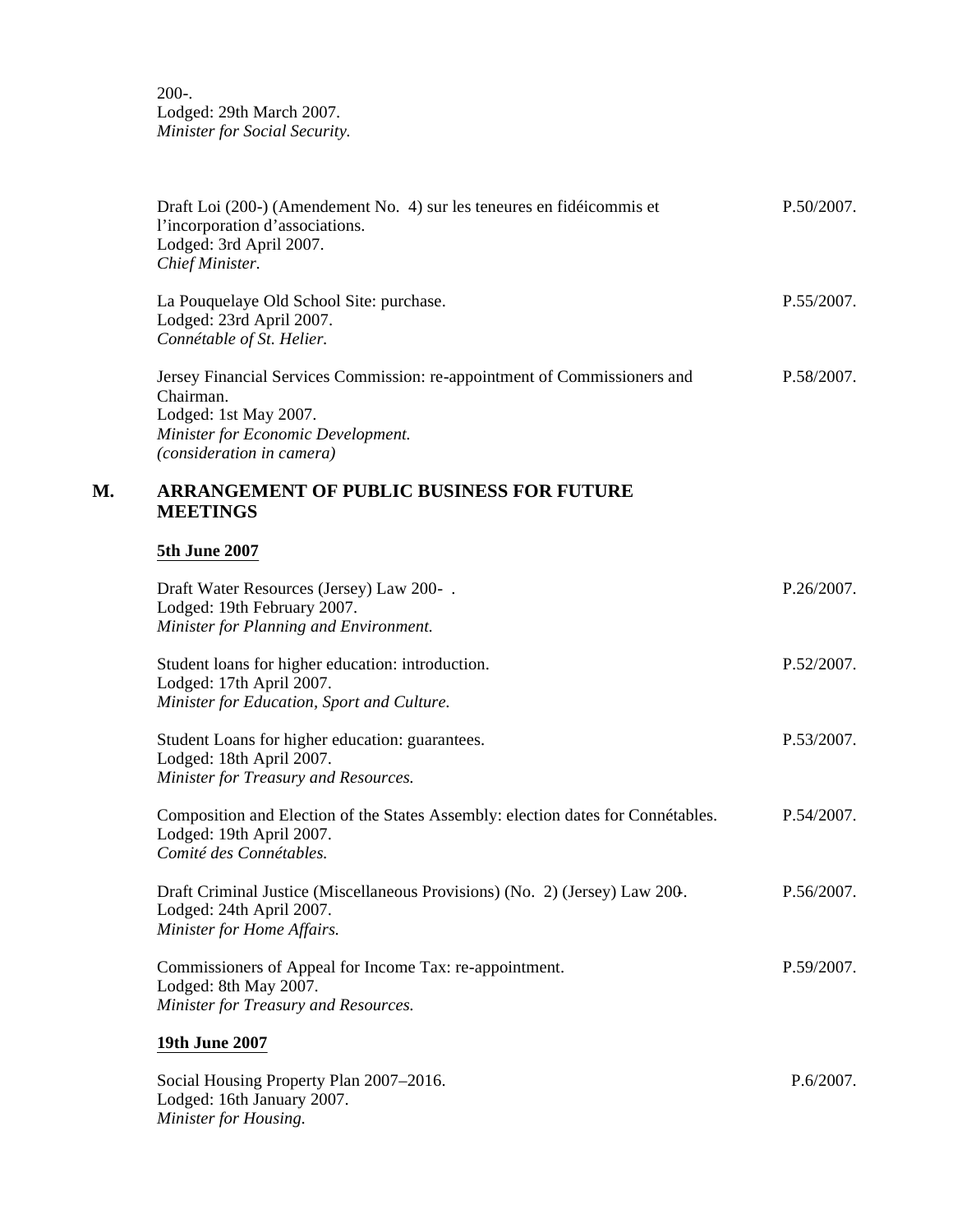Draft Sea Fisheries (Minimum Size Limits) (Amendment No. 4) (Jersey) Regulations 200-. Lodged: 1st May 2007. *Minister for Economic Development.* P.57/2007.

## **3rd July 2007**

| Draft High Hedges (Jersey) Law 200-.<br>Lodged: 13th April 2007.<br>Minister for Planning and Environment.                      | P.51/2007.    |
|---------------------------------------------------------------------------------------------------------------------------------|---------------|
| Draft States of Jersey (Amendment No. 3) Law 200.<br>Lodged: 10th May 2007.                                                     | P.60/2007.    |
| Privileges and Procedures Committee.                                                                                            |               |
| 17th July 2007                                                                                                                  |               |
| JT Group Limited ("Jersey Telecom"): proposed sale.<br>Lodged: 20th February 2007.<br>Minister for Treasury and Resources.      | P.28/2007.    |
| School milk and milk at a reduced rate: continued provision.<br>Lodged: 27th March 2007.<br>Deputy G.P. Southern of St. Helier. | $P.45/2007$ . |

# **M.N. DE LA HAYE Greffier of the States**

10th May 2007

**Note –**

**In accordance with the meeting dates fixed for 2007 by the Privileges and Procedures Committee, this meeting will continue, if necessary, on Wednesday 16th May and Thursday 17th May 2007.**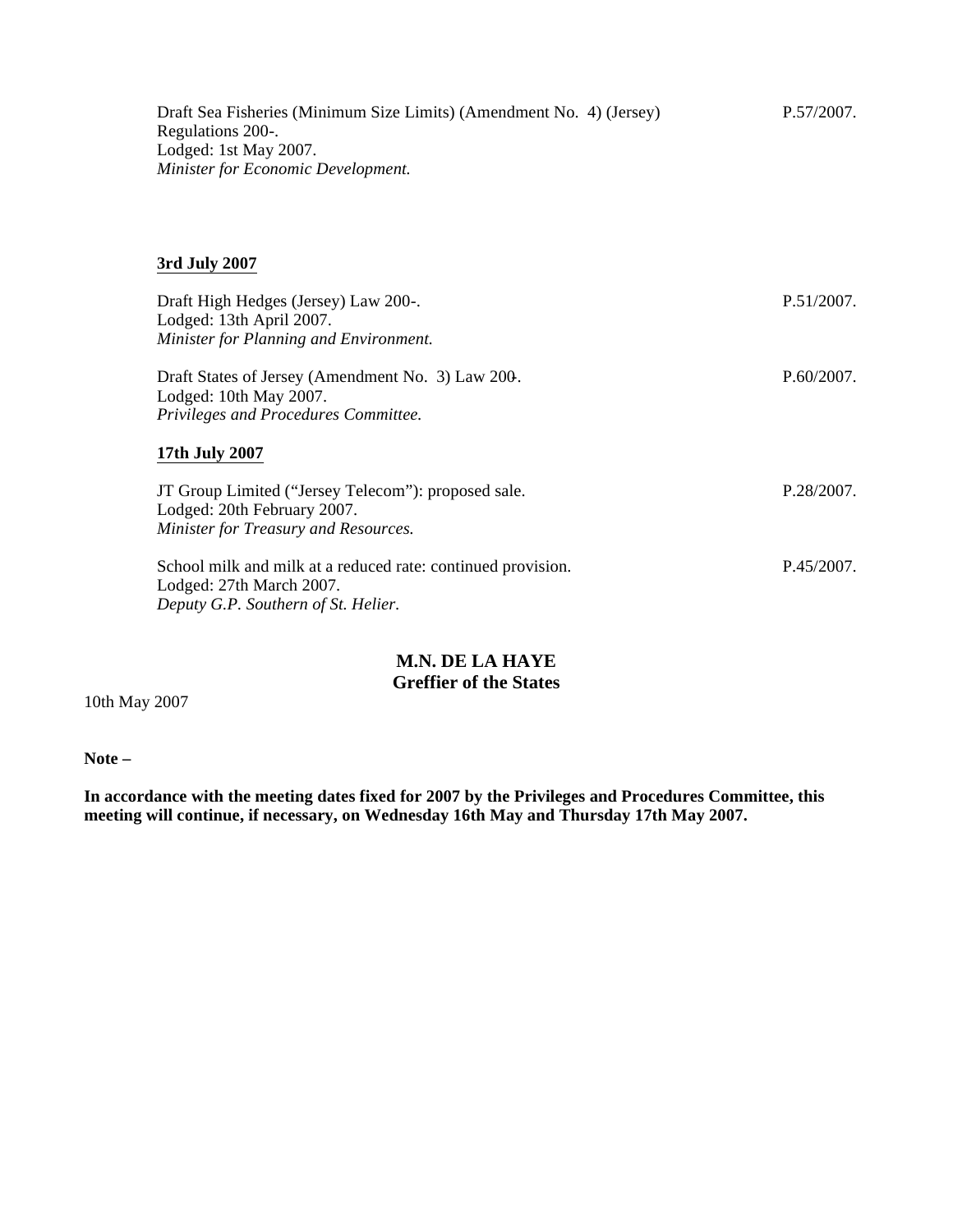# **Explanatory Note regarding subordinate legislation tabled at this meeting.**

(See Item B)

### **R&O.60/2007.**

The purpose of this Order is to increase the membership of the Social Security Advisory Council from a chairman and 4 members to a chairman and up to 6 other members, with a minimum of 3 other members.

The Order was made on 2nd May 2007 and comes into force on 9th May 2007.

### **R&O.65/2007.**

The purpose of this Order is to amend further the Road Traffic (St. Ouen) (Jersey) Order 1979 by prohibiting waiting on the west side of La Rue des Cosnets between its junction with La Rue du Sud and a point opposite the southern boundary of the southern entrance of La Ville Vautier.

The Order was made on 3rd May 2007 and comes into force on 17th May 2007.

## **R&O.66/2007.**

This Order prescribes development for which no application for planning permission is necessary.

It includes further types of permitted development and reduces the limitations on certain developments permitted by the previous Order.

The Order was made on 4th May 2007 and comes into force on 1st June 2007.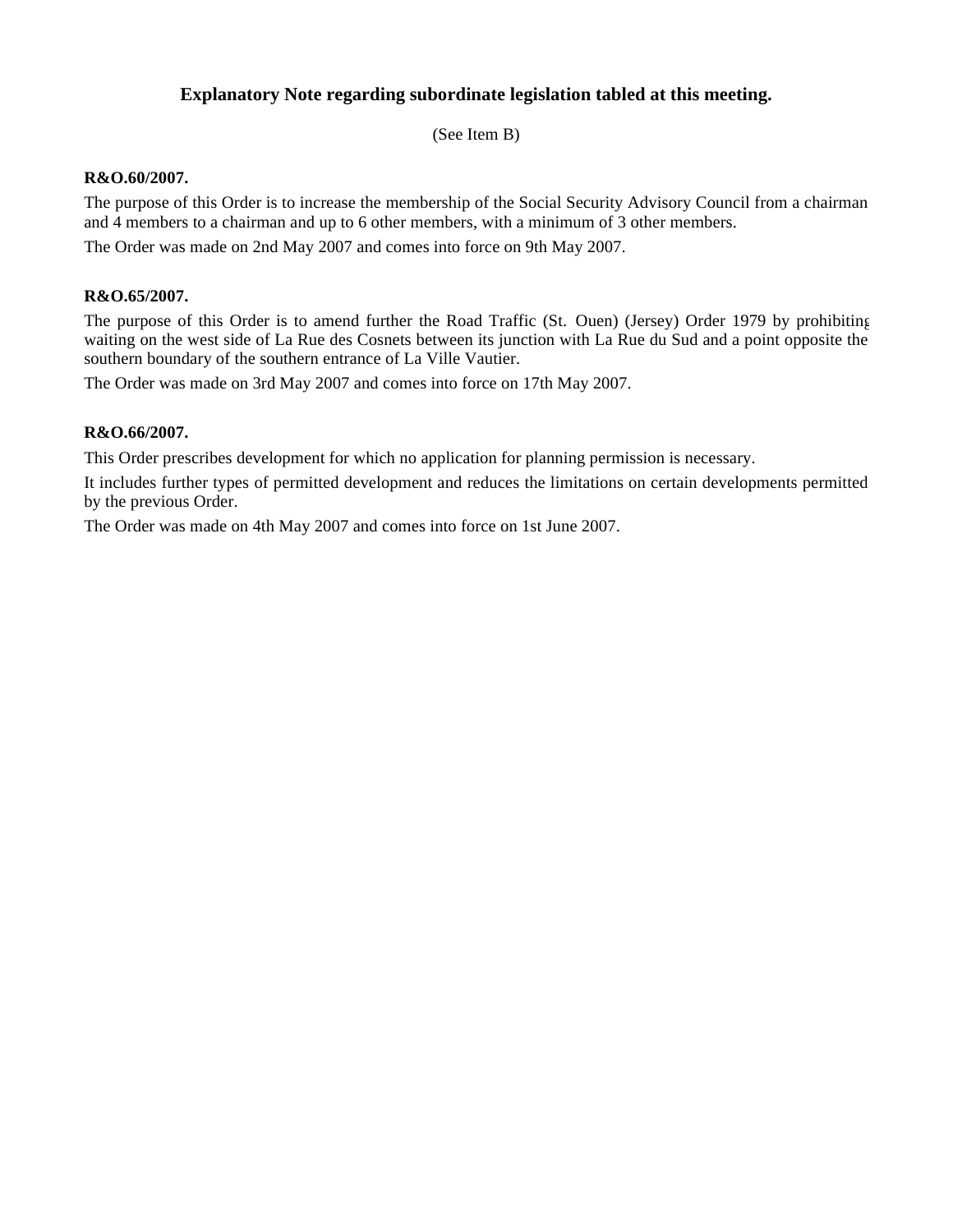# **WRITTEN QUESTIONS**

## (See Item  $I(a)$ )

The Chairman of the Privileges and Procedures Committee will table an answer to the following question asked by Deputy P.V.F. Le Claire of St. Helier –

- "(a) Has the Committee considered the position of the unelected members of the States as part of the reform proposals and, if so, on how many occasions?
- (b) What possible proposals for change, if any, have been discussed by the Committee?
- (c) Have any background papers relating to the position of the un-elected members of the States been prepared and if so when will these papers be circulated to members for consultation?"

The Chief Minister will table an answer to the following question asked by Deputy J.B. Fox of St. Helier –

"Would the Chief Minister advise the Assembly –

- (a) how many departmental heads and other senior posts have been appointed from outside of the Island during the last ten years?
- (b) whether improved succession planning and training measures have been implemented to enhance opportunities for local candidates and increase the Island's ability to provide its own locally trained workforce, of equal professional calibre, skills and experience that would otherwise be obtained through recruitment from outside the Island?"

The Minister for Health and Social Services will table an answer to the following question asked by Deputy R.G. Le Hérissier of St. Saviour –

 "When will the Minister's response to the Scrutiny Report entitled 'Overdale – the closure of Leoville and McKinstry wards' be published?"

The Chairman of the Comité des Connétables will table an answer to the following question asked by Deputy R.G. Le Hérissier of St. Saviour –

 "Is the Comité satisfied that the current electoral register is a 'rolling register' and, if not, will the Comité be proposing any reforms in conjunction with the Privileges and Procedures Committee?"

The Chief Minister will table an answer to the following question asked by Deputy R.G. Le Hérissier of St. Saviour –

 "Would the Chief Minister inform members whether all senior positions in the public sector are open to both local and U.K. candidates?"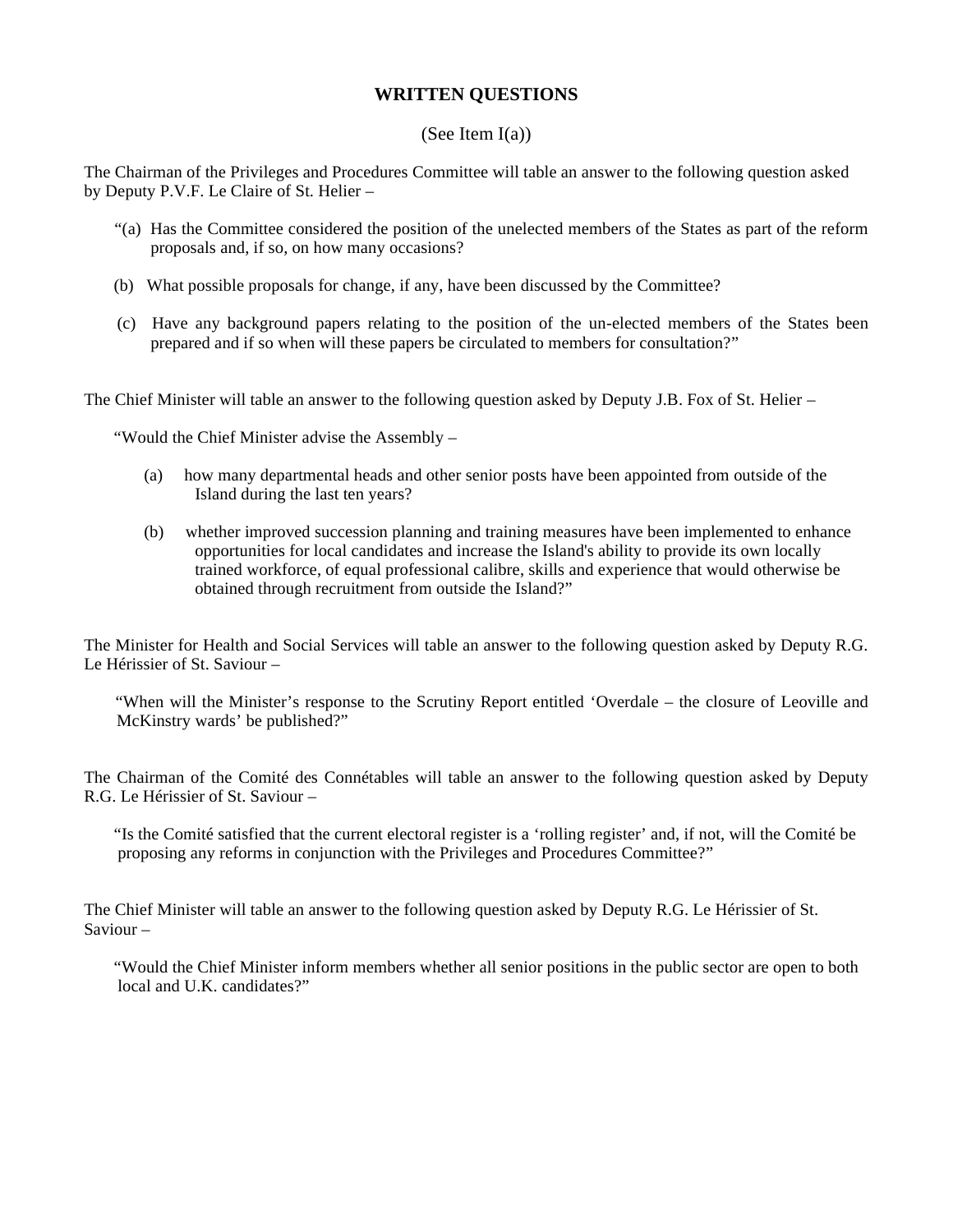The Minister for Housing will table an answer to the following question asked by Deputy G.P. Southern of St. Helier –

- "(a) Will the Minister inform members what is meant by 'favourable variance in staff costs' contained in his written answer on 1st May 2007?
- (b) Will the Minister explain why he has further reduced his maintenance budget by £190,000 when, by his own admission, much of the housing stock remains in need of repair?"

The Minister for Education, Sport and Culture will table an answer to the following question asked by Deputy G.P. Southern of St. Helier –

- "(a) Will the Minister explain what is meant by 'calculating staff vacancy factors and reallocating' contained in his answer of 1st May 2007 relating to cuts required to meet the £698,000 cost of staff pay awards?
- (b) Will he inform members what non staff costs have been reduced in each primary and secondary school and which areas had already been subject to the £350,000 efficiency savings?
- (c) Can the Minister inform members of the average life of a paperback compared to hardback book in library use and advise the Assembly whether the replacement of hardback books with paperbacks will increase replacement costs in the future?"